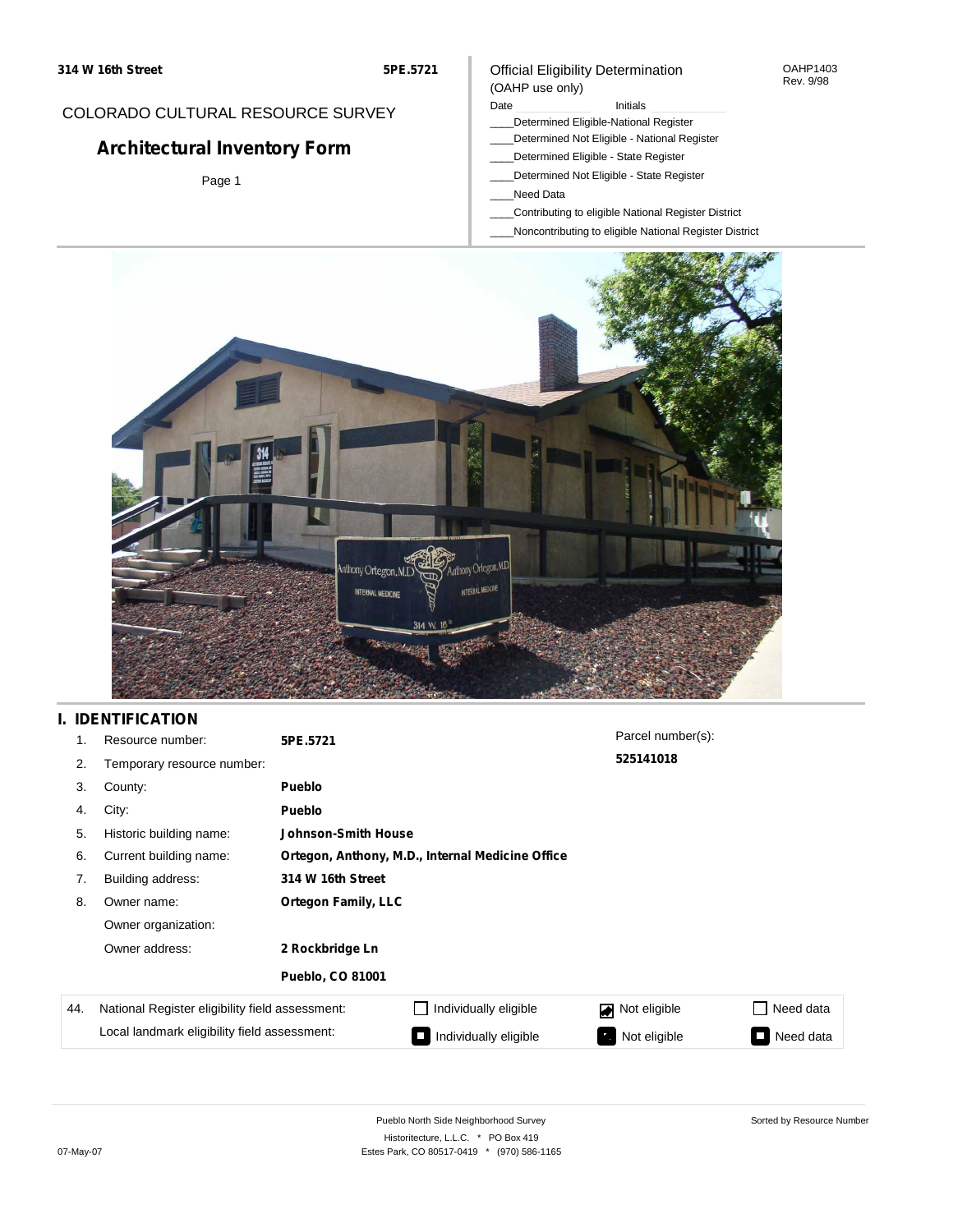Page 2

### **II. GEOGRAPHIC INFORMATION**

| 9.  | P.M.                | 6th       |     |    |           | Township:               |       | <b>20S</b>                        |    |           |           | Range:            | 65W |         |
|-----|---------------------|-----------|-----|----|-----------|-------------------------|-------|-----------------------------------|----|-----------|-----------|-------------------|-----|---------|
|     |                     | <b>NW</b> | 1/4 | of | <b>SW</b> | 1/4                     | of SE | 1/4                               | of | <b>NE</b> | 1/4       | of Section        |     | 25      |
| 10. | UTM reference zone: |           |     |    | 13        |                         |       |                                   |    |           |           |                   |     |         |
|     | Easting:            |           |     |    |           | 534015                  |       |                                   |    |           | Northing: |                   |     | 4236918 |
| 11. | USGS quad name:     |           |     |    |           | <b>Northeast Pueblo</b> |       |                                   |    |           | Scale:    |                   |     | 7.5     |
|     | Year:               |           |     |    |           | 1974)                   |       | 1961 (Photorevised 1970 and       |    |           |           |                   |     |         |
|     | 12. $Lot(s)$ :      |           |     |    |           |                         |       | Lots 11, 12, 13, and 14; Block 22 |    |           |           |                   |     |         |
|     | Addition:           |           |     |    |           |                         |       | <b>Henry C. Brown's Addition</b>  |    |           |           | Year of addition: |     | 1889    |

13. Boundary description and justification:

The boundary, as described above, contains but does not exceed the land historically associated with this property.

П Metes and bounds exist:

### **III. ARCHITECTURAL DESCRIPTION**

| 14. | Building plan (footprint, shape):<br>Other building plan descriptions: | <b>L-Shaped Plan</b>                 |                       |
|-----|------------------------------------------------------------------------|--------------------------------------|-----------------------|
| 15. | Dimensions in feet (length x width):                                   | 4,040 square feet                    |                       |
| 16. | Number of stories:                                                     | 1                                    |                       |
| 17. | Primary external wall material(s):                                     | <b>Stucco</b>                        | Other wall materials: |
|     |                                                                        |                                      |                       |
| 18. | Roof configuration:                                                    | <b>Gabled Roof/Cross Gabled Roof</b> |                       |
|     | Other roof configurations:                                             |                                      |                       |
| 19. | Primary external roof material:                                        | <b>Asphalt Roof/Composition Roof</b> |                       |
|     | Other roof materials:                                                  |                                      |                       |
| 20. | Special features:                                                      | Chimney                              |                       |

21. General architectural description:

This building is oriented to the north, and is an L-shaped plan, with the inside corner facing northeast. Sand-colored stucco clads the exterior walls. The stucco features a dark-green painted band corresponding to an area near the tops of the windows. Windows are tall, single-light, fixed-frame, with polarized glass. They open in slightly protruding surrounds. A pair of these windows opens in a shed-roofed, rectangular bay protruding beneath the west-facing gable. The principal doorway opens in the center of the front (north) facade's front-gabled portion. It hosts a plate-glass door, in an aluminum frame. Concrete steps approach the porch from the north, and a ramp approaches from the west, wrapping around the northwest corner of the building. Another doorway opens in the east end of the east-west oriented wing. It hosts a 6-panel, dark-green-painted door. A 7-step concrete stoop approaches the doorway from the north and south. It has a steel railing. Brown, interlocking asphalt shingles cover the cross-gabled roof. The shaped rafter and perlin ends are exposed beneath the eaves of the north-south portion of this building. Dark-green-painted wood fascia and soffit box the eaves of the east-west wing. An engaged hearth and chimney protrudes from the north end of the west elevation. It is clad in stucco beneath the roofline; above it the original **brown-red brick is exposed.**

22. Architectural style:

**No Style**

Other architectural styles:

Building type:

23. Landscape or special setting features: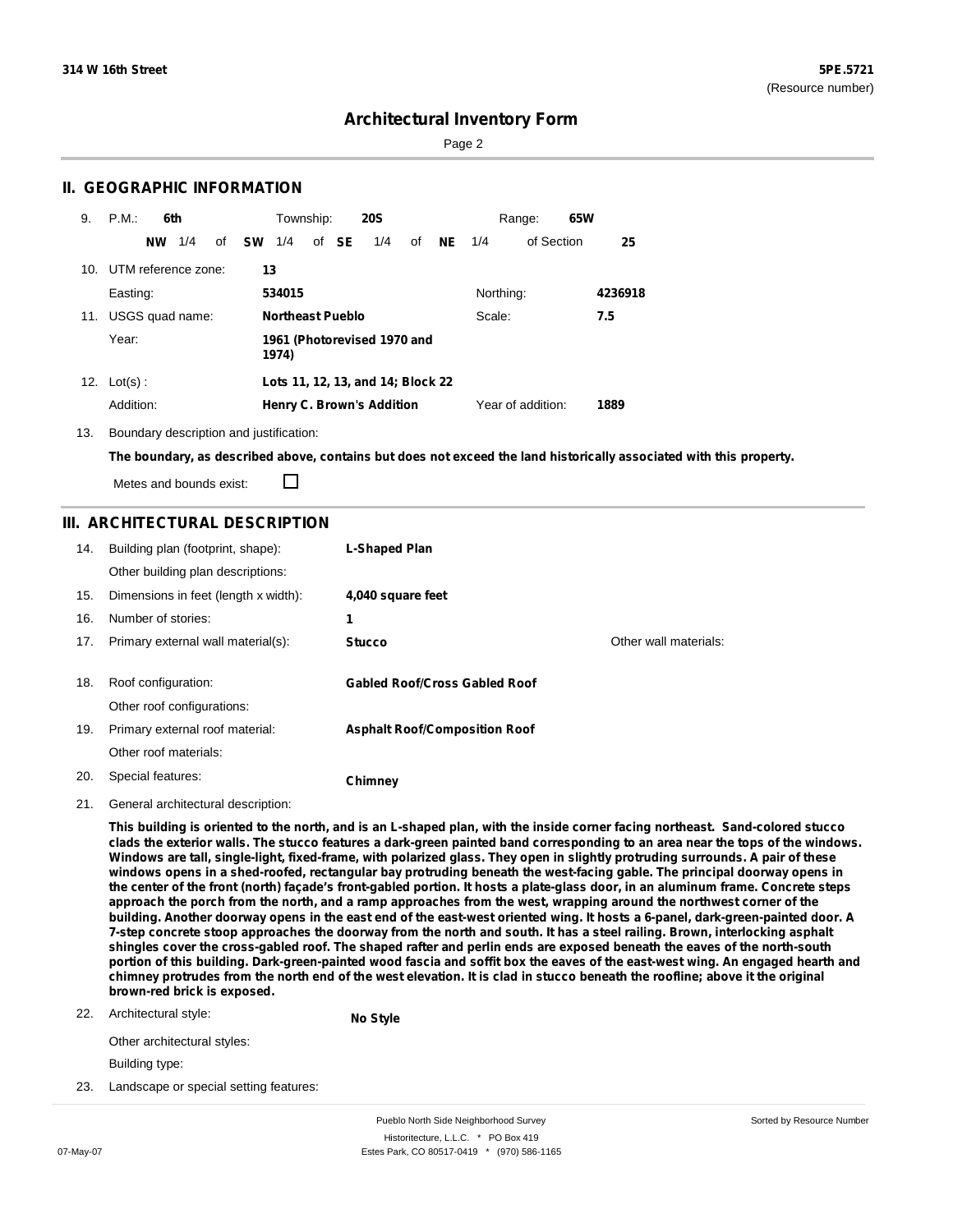Page 3

This property is located on terrain sloping steeply downward from east to west, with an elevation of around 4,700 feet above mean sea level. The neighborhood features modest, one- and two-story houses and massive, high-rise medical buildings. This property is situated on the southeast corner of West 16th Street and North Grand Avenue, immediately southeast of the main entrance of Parkview Medical Center. Lava rocks cover the strip separating the sidewalk from the street. A lava-rock-covered yard, with mature landscaping, surrounds the building. Filling the inside (northeast-facing) corner of the L-shaped building is a **macadam parking lot.**

24. Associated buildings, features or objects: **No associated buildings identified.**

#### **IV. ARCHITECTURAL HISTORY**

| Date of Construction:  | Estimate: | 1920 | Actual: |
|------------------------|-----------|------|---------|
| Source of Information: |           |      |         |
| Architect:             | unknown   |      |         |
| Source of information: |           |      |         |
| Builder:               | unknown   |      |         |
| Source of information: |           |      |         |
| Original Owner:        | unknown   |      |         |
| Source of information: |           |      |         |
|                        |           |      |         |

29. Construction history:

According to Pueblo County Tax Assessor records, this building was constructed in 1969. However city directory listings for this address date to around 1920. Architectural evidence indicating that this building was originally a Craftsman-style bungalow also suggests a circa 1920 date of construction. This former house has been radically altered. Two large additions have been constructed to the rear (south) elevation, extending to the east. Stucco now covers all of the original brown-brick exterior wall cladding. All of the windows and doors have been replaced, and all of the porches have been removed or enclosed.

30. Location: **original Date of move(s):** 

#### **V. HISTORICAL ASSOCIATIONS**

| 31. Original use(s):     | <b>Single Dwelling</b>                 |
|--------------------------|----------------------------------------|
| 32. Intermediate use(s): | <b>Single Dwelling</b>                 |
| 33. Current use(s):      | <b>Medical Business/Medical Office</b> |
| 34. Site type(s):        | <b>Medical Office</b>                  |

35. Historical background:

This first resident of this house, constructed around 1920, appears to have been J.C. Johnson. Around 1930, Dr. Merritt Ray "M.R." Smith purchased this house and resided here until 1973. He was born in Plattsburg, Missouri, on March 29, 1888, and moved to Pueblo around 1930. The optometrist practiced in Pueblo for more than 50 years, moving to Phoenix in 1973. He died **there on December 6, 1986.**

Dr. Anthony L. and Vera Ortegon purchased the property in 1985, transferring it to their Ortegon Family, LLC, in 1997. Dr. **Ortegon currently operates his internal medicine practice out of this former home.**

Sources of information: 36.

**Pueblo County Office of Tax Assessor. Property information card [internet].**

**Pueblo City Directory. Pueblo, Co.; Salt Lake City; Kansas City, Mo.; and others: R.L. Polk & Co, consulted 1886 through 2003.**

**Sanborn Fire Insurance Maps (for Pueblo, Colorado). New York: Sanborn Map and Publishing Co., 1883, 1886, 1889, 1893, 1904-05, 1904-51, and 1904-52.**

**"Dr. Merritt Ray Smith [obituary]." Pueblo Chieftain, 9 December 1986, p. 10B.**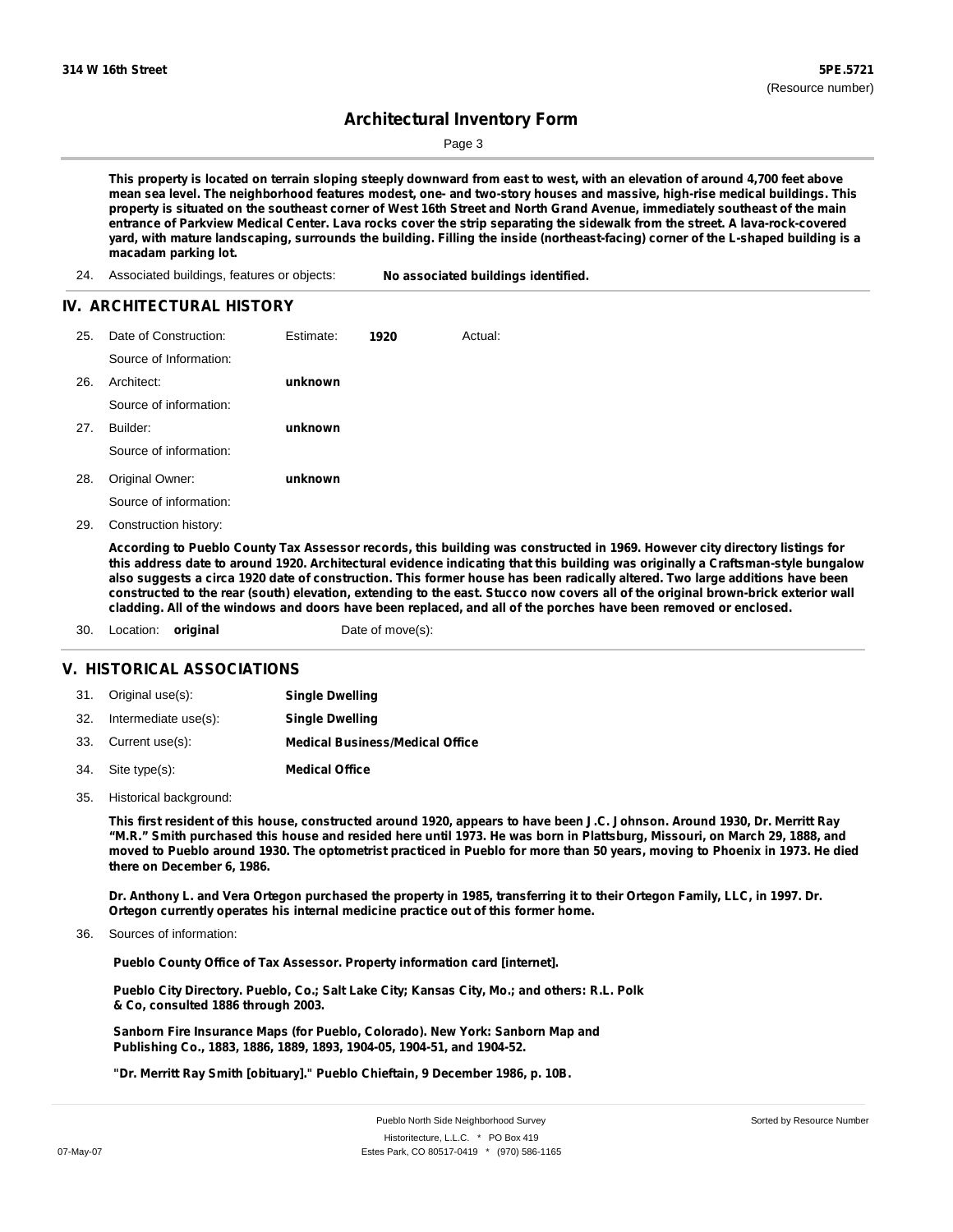Sorted by Resource Number

# **Architectural Inventory Form**

Page 4

|     | <b>VI. SIGNIFICANCE</b>                                                                                                                                                                                  |  |  |  |  |  |  |
|-----|----------------------------------------------------------------------------------------------------------------------------------------------------------------------------------------------------------|--|--|--|--|--|--|
| 37. | Local landmark designation:<br>Yes $\Box$<br>No.<br>×.                                                                                                                                                   |  |  |  |  |  |  |
|     | Designation authority:                                                                                                                                                                                   |  |  |  |  |  |  |
|     | Date of designation:                                                                                                                                                                                     |  |  |  |  |  |  |
| 38. | Applicable National Register criteria:                                                                                                                                                                   |  |  |  |  |  |  |
|     |                                                                                                                                                                                                          |  |  |  |  |  |  |
|     | A. Associated with events that have made a significant contribution to the broad pattern of our history.<br>B. Associated with the lives of persons significant in our past.<br>$\overline{\phantom{a}}$ |  |  |  |  |  |  |
|     | C. Embodies the distinctive characteristics of a type, period, or method of construction, or represents the work                                                                                         |  |  |  |  |  |  |
|     | of a master, or that possess high artistic values, or represents a significant and distinguished entity whose<br>components may lack individual distinction.                                             |  |  |  |  |  |  |
|     | D. Has yielded, or may be likely to yield, information important in history or prehistory.                                                                                                               |  |  |  |  |  |  |
|     | Qualifies under Criteria Considerations A through G (see manual).                                                                                                                                        |  |  |  |  |  |  |
|     | Does not meet any of the above National Register criteria.<br>◢                                                                                                                                          |  |  |  |  |  |  |
|     | <b>Pueblo Standards for Designation:</b>                                                                                                                                                                 |  |  |  |  |  |  |
|     | <u>1a. History</u>                                                                                                                                                                                       |  |  |  |  |  |  |
|     | Have direct association with the historical development of the city, state, or nation; or<br>$\overline{\phantom{a}}$ ,                                                                                  |  |  |  |  |  |  |
|     | <u>1b. History</u>                                                                                                                                                                                       |  |  |  |  |  |  |
|     | Be the site of a significant historic event; or<br>$\Box$                                                                                                                                                |  |  |  |  |  |  |
|     | 1c. History                                                                                                                                                                                              |  |  |  |  |  |  |
|     | Have direct and substantial association with a person or group of persons who had influence on society.<br>$\overline{\phantom{a}}$                                                                      |  |  |  |  |  |  |
|     | 2a. Architecture<br>Embody distinguishing characteristics of an architectural style or type; or                                                                                                          |  |  |  |  |  |  |
|     | $\mathcal{L}_{\mathcal{A}}$                                                                                                                                                                              |  |  |  |  |  |  |
|     | <u>2b. Architecture</u><br>Be a significant example of the work of a recognized architect or master builder, or<br>$\Box$                                                                                |  |  |  |  |  |  |
|     | <b>2c. Architecture</b>                                                                                                                                                                                  |  |  |  |  |  |  |
|     | Contain elements of architectural design, engineering, materials, craftsmanship, or artistic merit which represent a<br>$\sim$<br>significant or influential innovation;                                 |  |  |  |  |  |  |
|     | <u>2d. Architecture</u>                                                                                                                                                                                  |  |  |  |  |  |  |
|     | Portray the environment of a group of people or physical development of an area of the city in an era of history<br>$\Box$<br>characterized by a distinctive architectural style.                        |  |  |  |  |  |  |
|     | 3a. Geography                                                                                                                                                                                            |  |  |  |  |  |  |
|     | Have a prominent location or be an established, familiar, and orienting visual feature of the contemporary city, or                                                                                      |  |  |  |  |  |  |
|     | 3b. Geography                                                                                                                                                                                            |  |  |  |  |  |  |
|     | Promote understanding and appreciation of Pueblo's environment by means of distinctive physical characteristics<br>or rarity; or                                                                         |  |  |  |  |  |  |
|     | 3c. Geography                                                                                                                                                                                            |  |  |  |  |  |  |
|     | Make a special contribution to Pueblo's distinctive character.<br>$\sim$                                                                                                                                 |  |  |  |  |  |  |
|     | Not Applicable                                                                                                                                                                                           |  |  |  |  |  |  |
|     | Does not meet any of the above Pueblo landmark criteria.<br>$\Box$                                                                                                                                       |  |  |  |  |  |  |
| 39. | Area(s) of Significance:<br><b>Not Applicable</b>                                                                                                                                                        |  |  |  |  |  |  |
| 40. | Period of Significance:<br>n/a                                                                                                                                                                           |  |  |  |  |  |  |
| 41. | National:<br>Level of significance:<br>State<br>Local<br>$\Box$<br>$\sim$                                                                                                                                |  |  |  |  |  |  |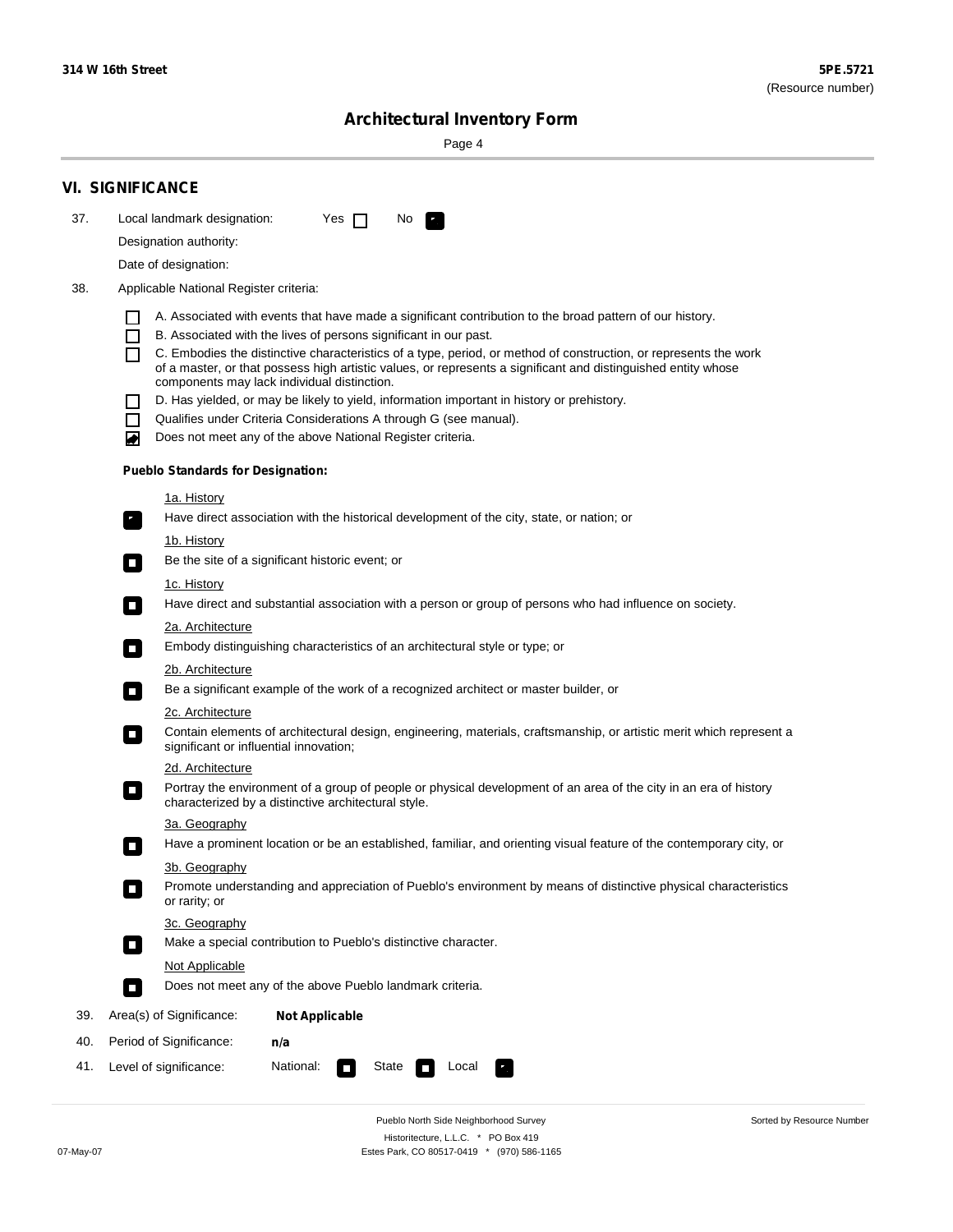Page 5

#### 42. Statement of significance:

The levels of architectural and historical significance, combined with physical integrity, are not to the extent that this property would qualify for individual listing in the National Register of Historic Places, the Colorado State Register of Historic Properties, or as a City of Pueblo Landmark. Because of the lack of physical integrity, it should not be considered a **contributing resource within any potential historic district.**

43. Assessment of historic physical integrity related to significance:

Constructed around 1920, this former dwelling, now a medical office, exhibits a low level of physical integrity relative to the seven aspects of integrity as defined by the National Park Service and the Colorado Historical Society: location, setting, design, materials, workmanship, feeling, and association. Large additions have altered the original form. Stucco exterior wall **cladding, replaced windows and doors, and removed porches, have concealed or removed almost all character-defining** features. This property does not retain sufficient physical integrity to convey its architectural and historical significance.

#### **VII. NATIONAL REGISTER ELIGIBILITY ASSESSMENT**



Yes Yes

П

No

No  $\blacksquare$  N/A

 $N/A$ 

If there is National Register district potential, is this building contributing:

If the building is in existing National Register district, is it contributing: 46.

#### **VIII. RECORDING INFORMATION**

| 47. | Photograph numbers): | <b>CD-ROM Photo Disc: North Side Photos</b><br>File Name(s): 16thstw314                                                       |
|-----|----------------------|-------------------------------------------------------------------------------------------------------------------------------|
|     | Negatives filed at:  | <b>Special Collections</b><br><b>Robert Hoag Rawlings Public Library</b><br>100 East Abriendo Avenue<br>Pueblo, CO 81004-4290 |
| 48. | Report title:        | <b>Pueblo North Side Neighborhood Survey</b>                                                                                  |
| 49. | $Date(s)$ :          | 07/20/05                                                                                                                      |
| 50. | Recorder(s):         | <b>Adam Thomas</b>                                                                                                            |
| 51. | Organization:        | Historitecture, L.L.C.                                                                                                        |
| 52. | Address:             | <b>PO Box 419</b>                                                                                                             |
|     |                      | Estes Park, CO 80517-0419                                                                                                     |
| 53. | Phone number(s):     | (970) 586-1165                                                                                                                |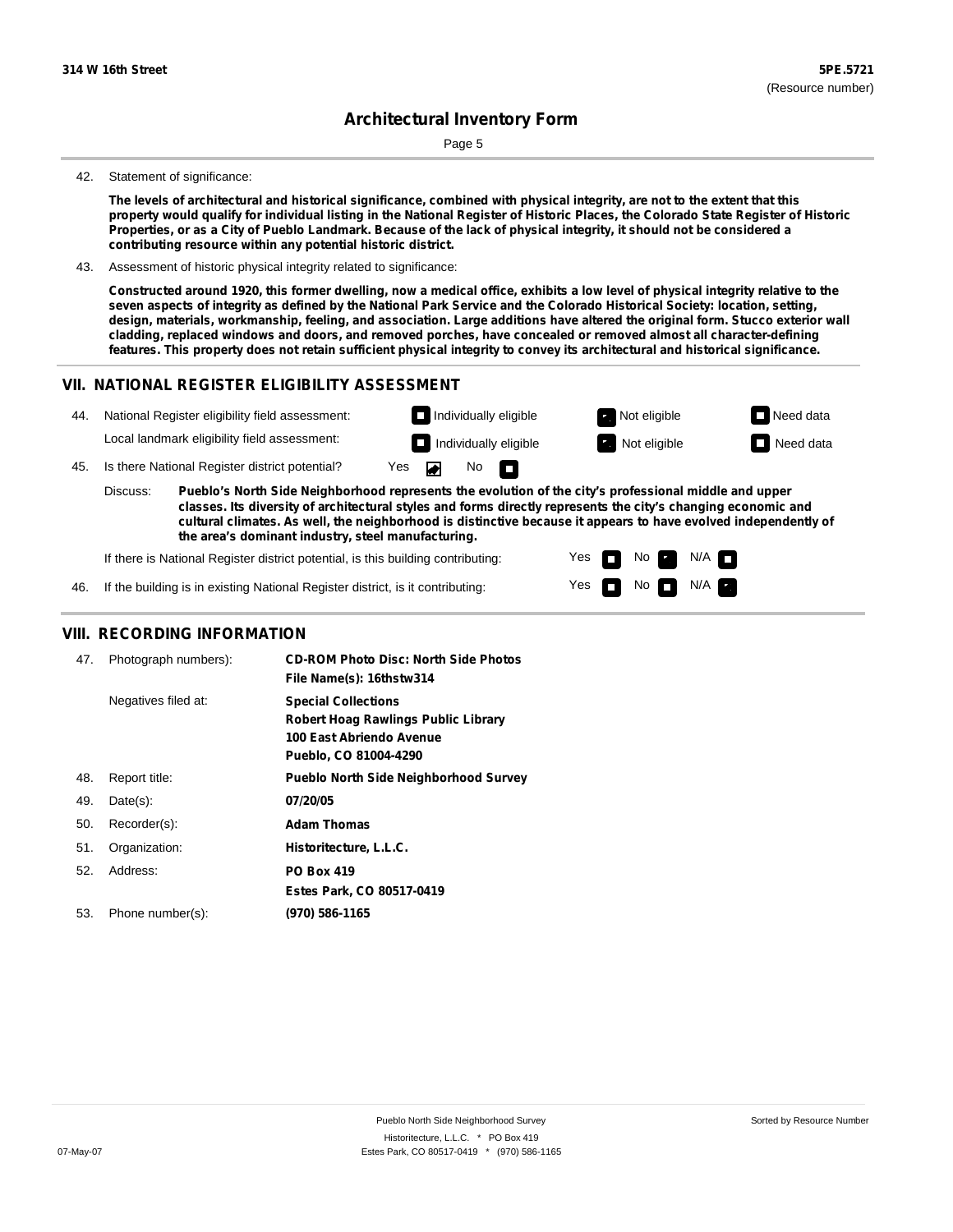

Page 6